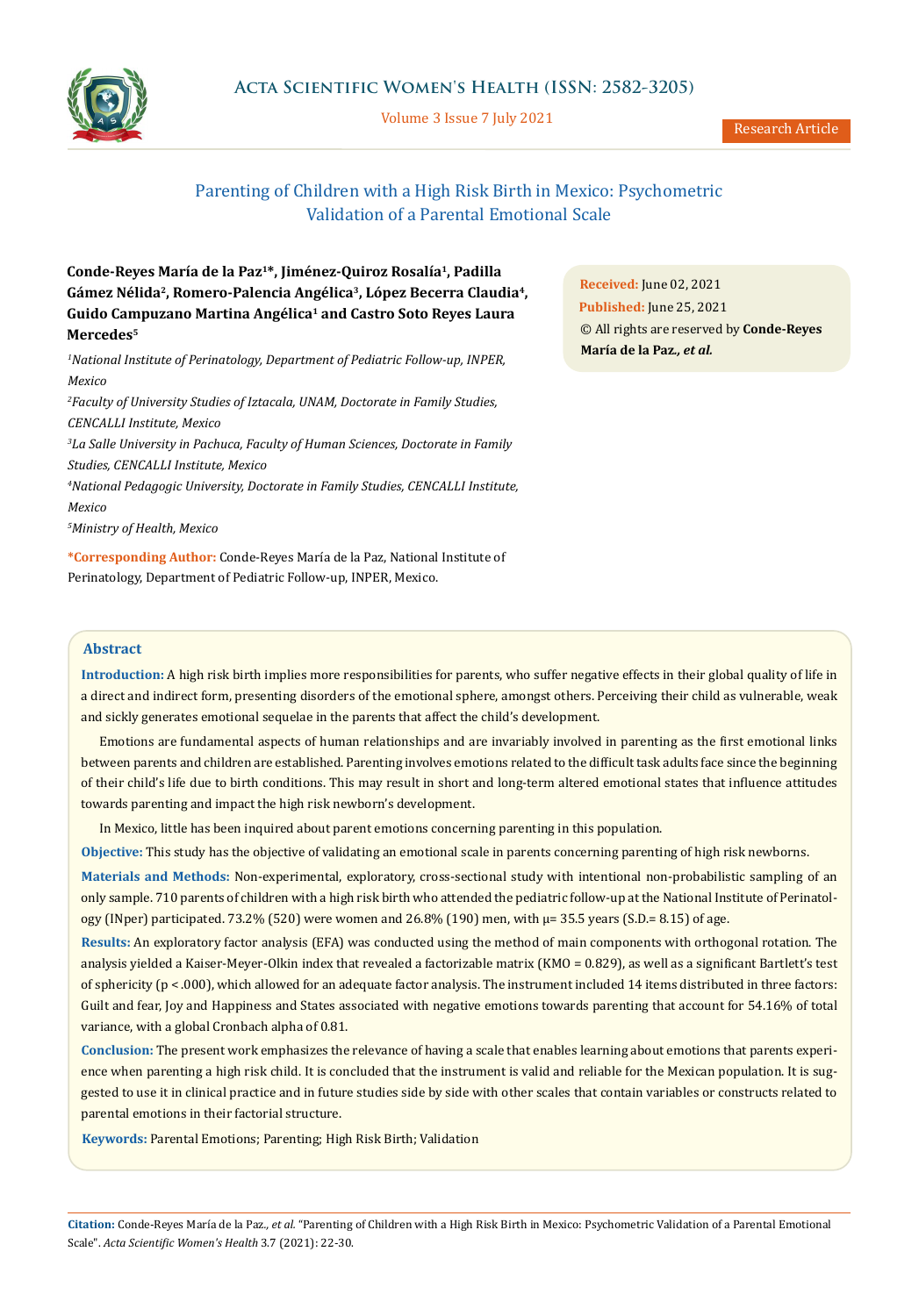#### **Introduction**

Pediatric diseases are a health threat to developmental processes in children  $[1]$ . Specifically, some neonatal complications that may present at birth, including hyperbilirubinemia, sepsis, respiratory distress and neurological complications are considered a risk, and may affect neurological and behavioral development. Likewise, prematurity, meaning low weight for gestational age, less than 1500g and a gestational age less than 32 weeks, is one of the main risk factors in newborns and a significant perinatal health problem [2,3].

Prematurity involves a high risk birth, and this type of birth encompasses diseases, chronic disabilities, consequences in development and as a result, poor quality of life for the newborn  $[4]$ . In Mexico premature birth is the main cause of death amongst newborns during the first four weeks of life and the second cause of death amongst children under five years of age, after pneumonia [5].

Health hazards in minors with a high risk birth imply a greater responsibility for the family and the parents, who suffer negative effects in their global quality of life in a direct and indirect form, presenting a greater amount of disorders of the emotional sphere [6]. Although factors that harm children's development are multidimensional, different areas of development of the patient and family are impacted by a high risk birth: physical, emotional, social and occupational, causing an increase in stress and anxiety in parents and the family [7].

Thinking of their child as weak, vulnerable or sickly generates emotional sequelae in the parents and affects the child's development, giving reason to analyze biopsychosocial problems [8]. Results of investigations in neurodevelopment of these children agree that biological risk factors (prenatal, perinatal and postnatal) pose a risk for their physical and cognitive development  $[2,9]$ .

As a result, prematurity involves difficulties and disorders in development of these children, specifically regarding cognitive development and its manifestation measured through an intellectual quotient (IQ). Extreme preterm and very low birth weight newborns have a higher risk of presenting cognitive disorders or poor intellectual performance [9,10].

Nevertheless, it is considered that in cognitive development of a child with a high risk birth, biological and socio-environmental factors interact such that family environment and parenting are relevant as an environmental risk factor for cognitive development in preterms<sup>9</sup>, and cognitive aspects have also been associated to emotional states [11-14]. This means that social health determinants may be protective or risk factors for cognitive abilities of children and influence a low IQ in children with a high risk birth [11,15]. Global intelligence in children with a history of prematurity ranks in the average group mean [9,16].

Likewise, parents of high risk children undergo high stress levels and experience negative emotions, which can result in altered emotional states in the short and long term and thus have a negative emotional impact on family life  $[3,17]$ . This occurs especially when there is a prolonged hospital stay or after discharge, in contrast with the presence of positive emotions when transition to the home occurs promptly. Therefore, concern and complex emotions of parents are governed by trust, hope and joy felt in relation to the time in which discharge home occurs. Nevertheless, regarding the child's care, fear or anxiety are still present due to long term uncertainty of prematurity [18].

Therefore the parent's experience when facing a high risk birth is usually "disconcerting" given that from the start they express emotions regarding the difficult experience [19]. In light of an unhealthy child, ambivalent emotions are reported: love, fear, concern, rejection, guilt. Acceptance of the child and the health situation depends on each of the parent's personal situation and degree significance to them [20].

Emotional implications derived from stress, anxiety, fear, frustration and family rearrangement when facing a high risk birth are complex. Sometimes negative emotions persist for several years and go through different phases before reaching acceptance: denial, anger, resentment, guilt, self-reproach, sadness and depression, each of these impacting the interaction with the child and the way in which the child is taken care of and educated  $[13]$ . For this reason, children with a high risk birth and their families must ideally be incorporated into a pediatric follow-up program in order to monitor adequate global development and identify the most frequent problems that occur. At the same time, the parents must adapt to their child's health conditions without this becoming a crisis that influences family dynamics and brings permanent negative feelings to the parents [13,21].

Analyzing the consequences in family life, specifically the differences between psychological functioning and overload in parents who care for sick children when compared with parents with

**Citation:** Conde-Reyes María de la Paz*., et al.* "Parenting of Children with a High Risk Birth in Mexico: Psychometric Validation of a Parental Emotional Scale". *Acta Scientific Women's Health* 3.7 (2021): 22-30.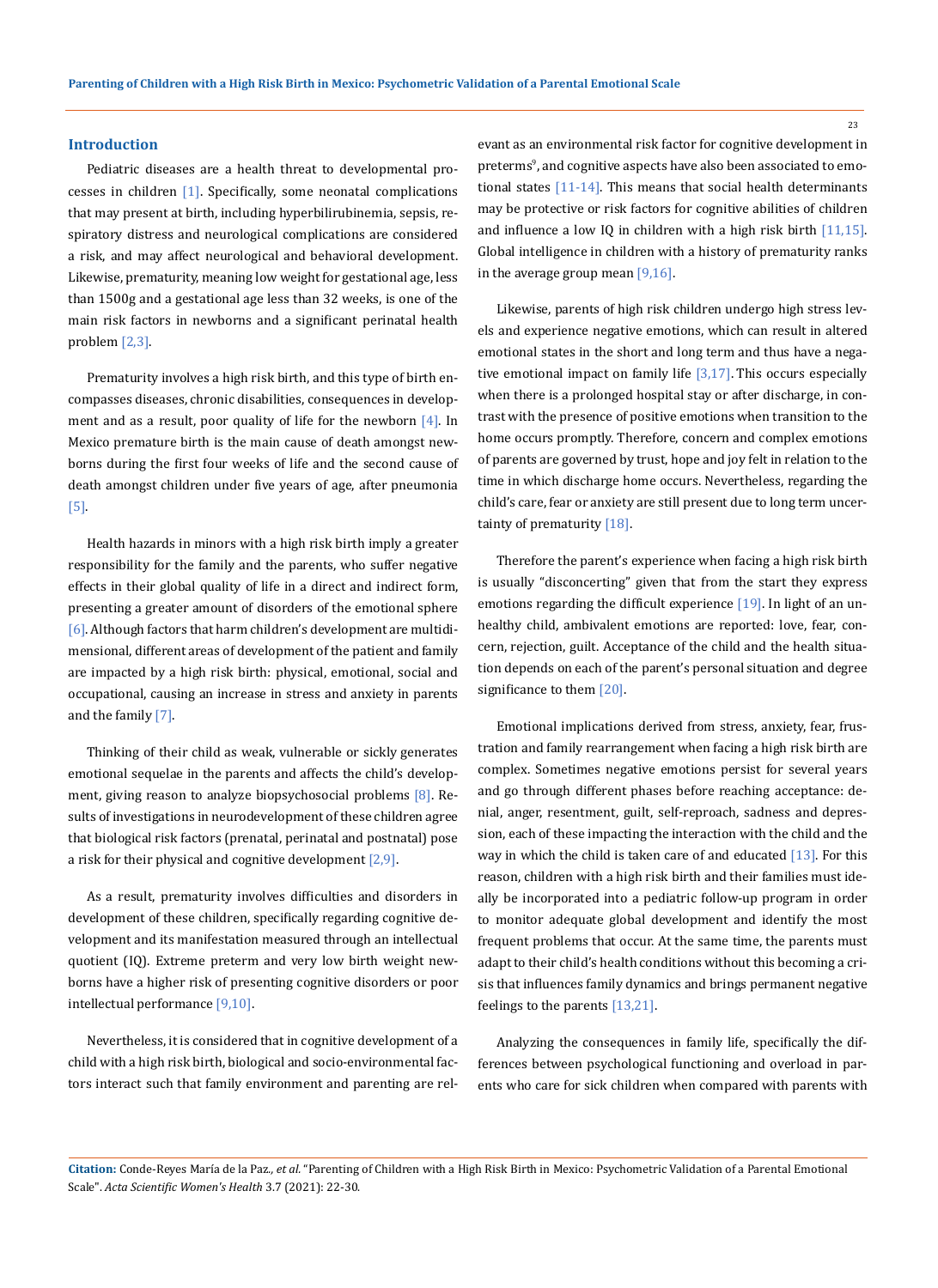healthy children, in the first group there were higher levels of anxiety and depression. This concludes that a burden is generated, altering quality of life in these families [22].

After hospital discharge, parents will need to continue resolving health conditions derived from their child's high risk birth, as well as common situations in family life, thus modifying family schemes and dynamics. Parents are not prepared for this experience and therefore will find it difficult and be marked emotionally through time in spite of a favorable progress in the minor  $[8,13]$ . Thus the emotional states through which parents go through require an intense work of psychic elaboration, emotional regulation and cognitive resignation that continue long after hospital discharge and influence attitudes towards parenting [3,23].

As a result of the emotional impact parents face in light of a high risk birth, as well as the possible consequences on neurodevelopment of their children, in these families parenting tends to be vague; norms are not established, many times due to fear of demanding too much from children  $[9]$ . In a similar manner, this may lead parents to maintain parenting behaviors influenced or determined by factors related explicitly with the child's high risk birth [23-25]. For example, through non-exigency or flexibility in norms and overprotection of children in the future [8,19,26].

The systemic approach acknowledges that family develops through different stages. In some stages there may be stagnation, typical of the family cycle, requiring a transformation or development; if left unresolved, there may be family dysfunction with an altered parental role and therefore, altered parenting [27,28].

On this same line of research, a review of the literature that delved into mental health of the parents and included emotional states as a factor that affects emotional and social development of children, concluded that stress and depression affect parenting in a negative way  $\left[29\right]$ . In a longitudinal study seeking predictors that affect parenting, the results indicate a mother's negative perception of her child, low parental satisfaction and a history of punitive discipline, are risk factors for high levels of abuse and emotional disorders in the mother [30]. Similarly, in a work concerning risk factors that increase risk for the mother's mental health and influence the children's development, the group of investigators concluded that stress, depression and anxiety are associated with socioeconomic problems, family conflicts and the lack of support networks, which affects parenting  $[31]$ . It is worth noting that very few studies have focused on knowing the effects or emotional sequelae of the parents in the time following hospital discharge of their children [18].

While parenting is determined by family characteristics and the interactive bonds within the family, it is important to analyze not just the parent's expertise, attitudes and practices, but also other characteristics such as: emotions or attachments. This reaffirms that parenting begins with the establishment of emotional ties [26].

Parenting involves multidimensional aspects that may be stressing when facing responsibilities, thus emotions are implied [32]. Caring relationships amongst members occur through the manifestation of emotions and feelings among them [28].

The emotional component of parenting is classified into three parental styles of education for children; two determining elements are mentioned which characterize parenting styles: the percentage of affection parents show when interacting with their children and the percentage of control the parents show towards their child's behavior [33]. Based on literature reviews, the emotional phenomenon may be explored under the model of positive emotions by Frederickson [34,35] and negative emotions by Lazarus and Lazarus [36].

Every emotion is useful and has important functions in social and personal adaptation, even the most unpleasant ones [36]. For example, in guilt the individual feels responsible for another's suffering; additionally, there is fear towards loss of love of close ones, or feeling responsible for damages caused to a loved one, thus creating a need to repair the damage due to a feeling of acting inappropriately with the other [37]. Regarding fear, it is known to promote protection through escape responses and avoidance of a dangerous situation, as well as directing attention towards the feared stimulus, besides mobilizing a great amount of energy to execute responses in a more precise form [38,39]. Joy and happiness are regarded as a positive pleasurable, strengthening experience, coupled with feelings of delight, comfort and wellbeing that provide the necessary energy to carry out behaviors [39].

Attempts have been made to measure some factors related to the complex construct of emotions and parenting. One of the existing complications to do so is the possibility to have valid and reliable instruments adapted to Mexican population. It is worthy to mention that in the study of parenting, instruments that measure styles or practices predominate; little has been studied about parental emotions towards parenting. Besides, existing instruments have focused on populations of parents with healthy children and little is known about those with children with a high-risk birth.

**Citation:** Conde-Reyes María de la Paz*., et al.* "Parenting of Children with a High Risk Birth in Mexico: Psychometric Validation of a Parental Emotional Scale". *Acta Scientific Women's Health* 3.7 (2021): 22-30.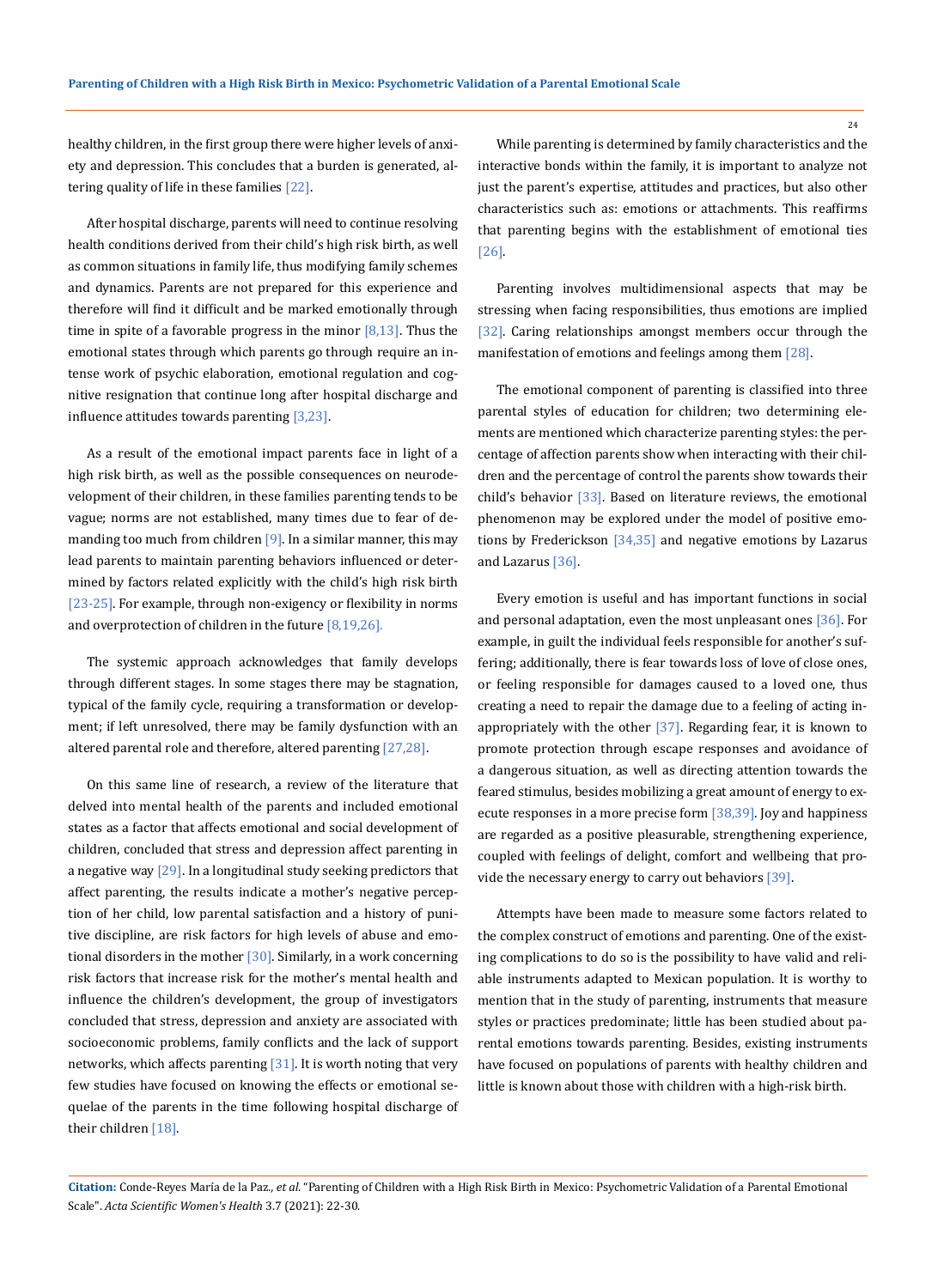Some examples of analyzed instruments are the Scale of Affective Profile by Del Campo, Cortés, Herrera and De la Peña (1996)  $[40]$ , which assesses the way in which a person feels regarding an object at a given time. It comprises 83 adjectives, involving six factors that accounted for 57.8% of the total variance: depressive mood, discomfort, fatigue or tiredness, anger, lack of concentration and tension or anxiety. Reliability indexes obtained for the factors were  $\alpha$  = 0.89 y  $\alpha$  = 0.85. In Latin America the Perinatal Psychologic Interview by Oiberman, Santos and Nieri has been developed  $(2010)$  [41]. This instrument favors the expression of emotions and problems immediately after birth, gathers events through meaning and re-signifying on behalf of the mother: planning, acceptance, reject of the pregnancy, imaginary child or expectations, dreams, emotional responses towards ultrasounds, impact towards the preterm birth, reactions towards the real child that determine difficulties in breastfeeding and the strangeness towards the newborn. Levels of reliability or validation were not reported. On the other hand, the Scale of Parental Emotional Relation by López-Alpinez (2014) [42], including 30 items with  $\alpha$  = .730, helps detect the perception of the parents concerning their familial relationship with their children. The dimensions it includes are: noticing, intonation, sharing internal and external worlds, sovereignty, repair and investment; this last one includes: listening, responding, recognizing needs and sacrificing.

Of the instruments or scales published in Mexico, there is none that exclusively measures parental emotions towards parenting, so it was necessary to look for one that measures the emotional component in its factors or subscales, finding this in the Scale of Perception of Parenting created by García-Méndez, Rivera-Aragón and Reyes-Lagunes  $(2014)$   $[43]$ . The factor called negative emotional perception refers to the mood of mothers and fathers, associated to behavior they consider inadequate in their child. This factor covers the perception of discomfort, frustration, sadness, disillusion and anger.

Given the relevance and appropriateness of the subject, the present work elicits the need to further examine the knowledge of other components of the experience of parents when trying to fulfill parenting. This includes emotions, which in spite of being less investigated, also form part of the construct of parenting, and also have implications in the child's development, such that the present work has the objective of validating a scale of parental emotions towards parenting a child with high risk birth.

#### **Methods**

The categories of analysis on which the wording and development of the present study are based were obtained from a previous exploratory study with focus groups. The focus groups revolved around a theme guide reported in literature about some topics that propose theoretical frameworks that antecede emotions.

After words, answers from the focus groups were transcribed, and an analysis based on content and frequencies was carried out with the help of the Atlas. Ti V5 software. Professional investigation experts participated as judges in the evaluation of items of the resulting questionnaire. From the results of this quantitative analysis done by the judges, there was an item cleanup, eliminating those with poor wording or those addressing sensitive subjects and confronting parent experience. Thus the validation of the contents was obtained through approval and validation by the judges [44,45].

The resulting items were given the psychometric treatment described by Reyes Lagunes and García and Barragán (2008) [46]: 1. Item discrimination according to the method. 2. Exploratory factor analysis. 3. Obtainment of the internal consistency index.

Due to the specificity of the sample, pilot testing was performed in parallel with the validation of the instrument.

#### **Participants**

The sample included 710 fathers/mothers of children with high risk birth that attended the Department of Pediatric Follow-up of the National Institute of Perinatology (INPer) during the period between June 2017 and December 2018; 73.2% (520) women and 26.8% (190) men, recruited by intentional non probabilistic sampling. The age ranges from 15 to 64 years, with  $\mu$ = 35.5 (S.D.= 8.15). The majority of the sample has high school (29.7%) or bachelor (22.7%) studies. As to occupation, 45.51% stay at home, while 51.29% are economically active fathers and mothers. 49.7% were married, while 33.8% were unmarried.

#### **Procedure**

Fathers and mothers who attended pediatric follow-up at IN-Per were invited to answer the instrument voluntarily; they were explained the importance and objective of the investigation. Ethical principles of investigation with humans contemplated in the General Health Law and the Code of Ethics of Psychology were followed. The average time to complete the instrument was 10 minutes.

### **Instrument**

Based on the item bank obtained from the exploratory study, a questionnaire was designed; it included 21 items, with a Likert

**Citation:** Conde-Reyes María de la Paz*., et al.* "Parenting of Children with a High Risk Birth in Mexico: Psychometric Validation of a Parental Emotional Scale". *Acta Scientific Women's Health* 3.7 (2021): 22-30.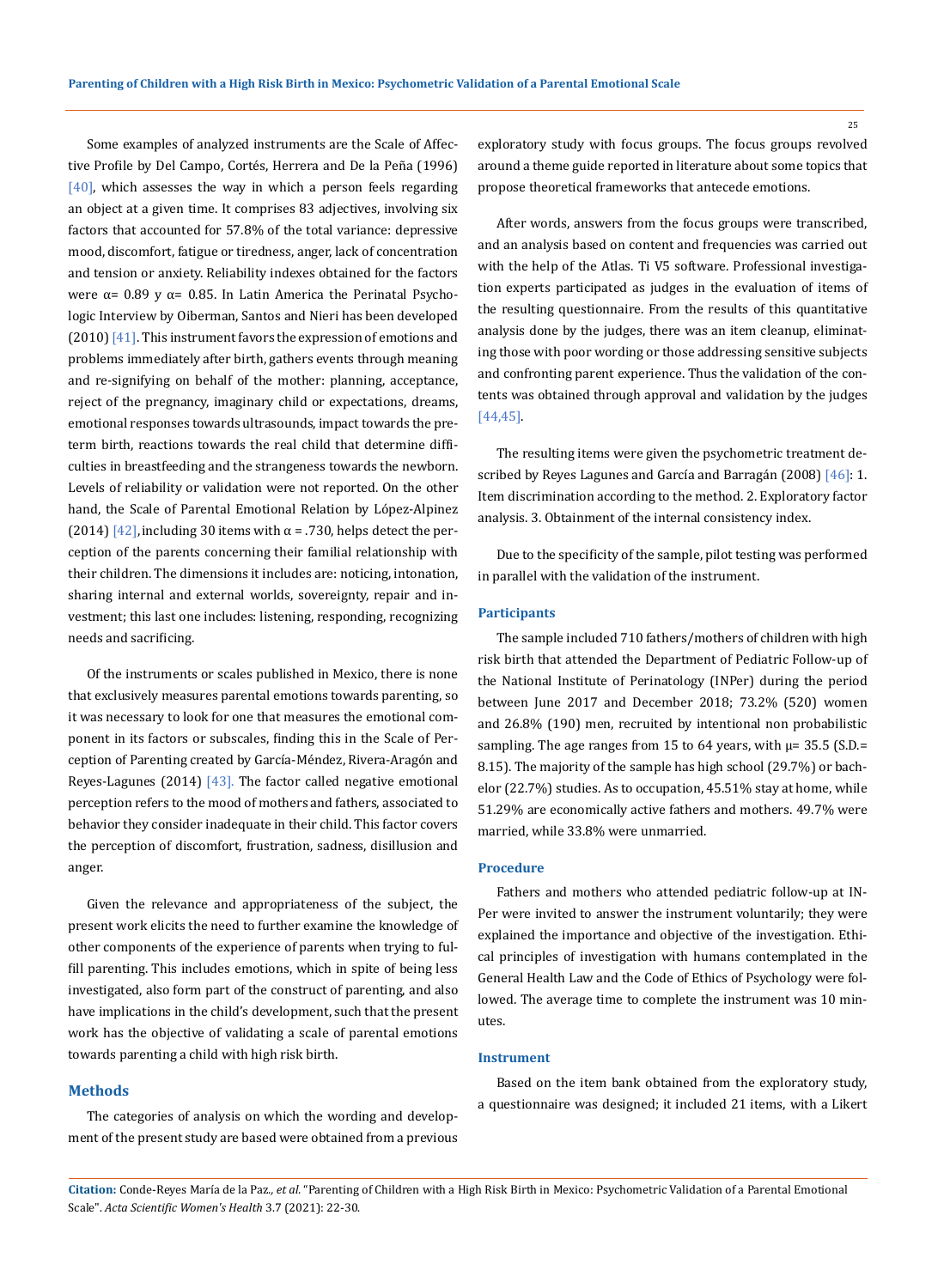26

type response scale of 5 points in terms of frequency (never, almost never, sometimes, frequently, always.

# **Results**

After the application of the questionnaire, the data entry and psychometric analysis of the scale were performed. The statistical software SPSS from IBM was used for the statistical processing of data. The procedure of psychometric analysis,<sup>46</sup> which consisted of carrying out an analysis of frequencies and bias from the highest item to 0.5 was performed, in order to understand the distribution of the answer choices, normal o biased. This was followed by a significant discrimination between the lower extreme and the higher extreme of the item groups, obtained through a Student *t* test for independent samples with the purpose of detecting differences between groups. Finally, an item discrimination was made through the correlation of each item with the total scale in order to identify the level of association between items. In this phase no item was eliminated, since all the required criteria were met.

Subsequently, in order to determine construct validity an exploratory factor analysis was carried out using the Varimax main component method with orthogonal rotation, with the purpose of determining how many factors the items were grouped in. The Kaiser-Meyer-Olkin (KMO) test revealed a factorizable matrix (KMO = 0.829), and Bartlett's test of sphericity 2685.56 was significant (p < 0.000), allowing the factor analysis to be carried out adequately. The items obtained clusters above 0.40, indicating they measure the same construct. The EFA showed 3 factors that account for 54.16% of the total variance; once these factors were obtained, the items with a weight factor greater than or equal to 0.40 were chosen. The best version of the final instrument included 14 items, with a global Cronbach alpha of 0.81, oscillating between 0.71 and 0.78 per factor. Table 1 shows the final factorial structure of the instrument.

| <b>Items</b>                                                                                                                                                  | <b>Component</b> |                |                |
|---------------------------------------------------------------------------------------------------------------------------------------------------------------|------------------|----------------|----------------|
|                                                                                                                                                               | $\mathbf{1}$     | $\overline{2}$ | 3              |
| I am fearful of raising my child in spite of having the support of my family.                                                                                 | .76              | .06            | .08            |
| I feel overwhelmed in parenting my child.                                                                                                                     | .73              | .09            | .21            |
| I feel guilt when I see my child and I have a hard time parenting now.                                                                                        | .70              | .13            | .16            |
| I disapprove my way of raising my child.                                                                                                                      | .65              | .12            | .16            |
| Family makes me feel guilty when I want to correct my child, because they say: "Don't you<br>remember all that he/she suffered and look at you scolding him!" | .56              | $-.01$         | .18            |
| I enjoy going out with my child.                                                                                                                              | .05              | .75            | .11            |
| I enjoy activities with my child.                                                                                                                             | .15              | .74            | .19            |
| I feel happy when I see achievements in my child.                                                                                                             | $-.02$           | .73            | $-.02$         |
| I enjoy the time I spend with my child.                                                                                                                       | .04              | .70            | .04            |
| I feel satisfied and proud of the choices I have made while parenting my child.                                                                               | .30              | .49            | .10            |
| I lose control when my child does no to obey and I scream at them.                                                                                            | .18              | .05            | .78            |
| When my child drives me crazy, I threaten him/her to obey.                                                                                                    | .11              | .06            | .74            |
| I easily lose control with my child because he/she disobeys me.                                                                                               | .19              | .12            | .73            |
| I feel so stressed that I have very little tolerance with my child.                                                                                           | .35              | .15            | .68            |
| Number of items                                                                                                                                               | 5                | 5              | $\overline{4}$ |
| Explained variance %                                                                                                                                          | 30.78            | 14.14          | 9.23           |
| Self value                                                                                                                                                    | 4.31             | 1.98           | 1.92           |
| Cronbach Alpha                                                                                                                                                | .74              | .71            | .78            |
|                                                                                                                                                               | 4.02             | 4.69           | 3.68           |
| Mean (SD)                                                                                                                                                     | (.79)            | (.44)          | (.79)          |
| KM <sub>O</sub>                                                                                                                                               | 0.829            |                |                |
| Bartlett's test of sphericity:: $X^2$ (.861) = 2685.56 p < .000                                                                                               |                  |                |                |

Component 1: Guilt and fear towards parenting, Component 2 Joy and happiness towards parenting, Component 3. States associated with negative emotions towards parenting.

**Tabla 1:** Factorial structure of the Scale of Parental Emotions towards parenting of children with a high risk birth.

**Citation:** Conde-Reyes María de la Paz*., et al.* "Parenting of Children with a High Risk Birth in Mexico: Psychometric Validation of a Parental Emotional Scale". *Acta Scientific Women's Health* 3.7 (2021): 22-30.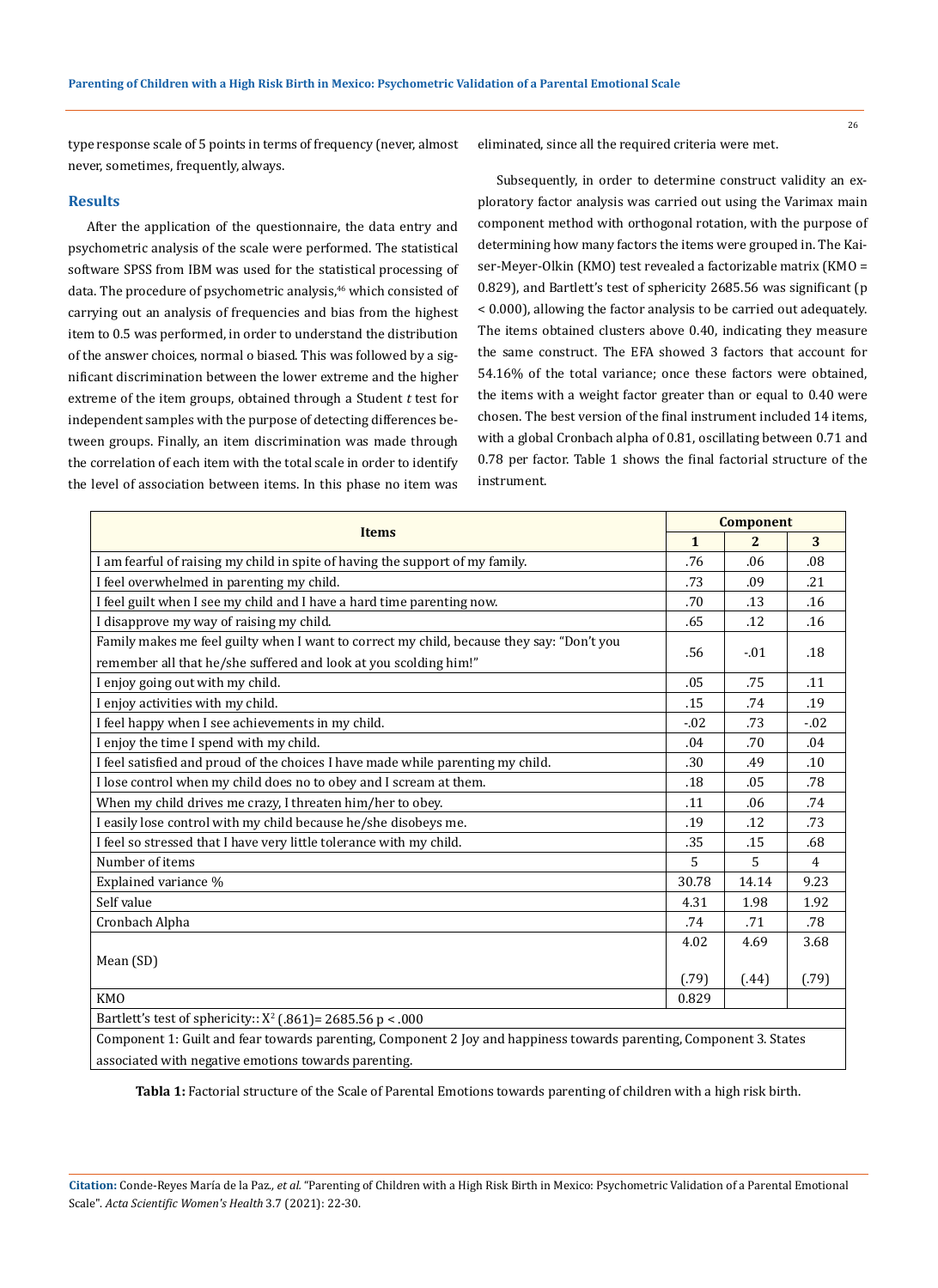The factors associated to parental emotions towards parenting a child with a high risk birth were defined in the following way:

- **Factor 1:** Guilt and fear towards parenting (5 items) that account for 30.78% of variance, obtaining a Cronbach Alpha's reliability score of 0.74. This refers to the states of discomfort originated by fear, guilt or dissatisfaction towards parenting.
- **Factor 2:** Joy and happiness towards parenting (5 items) that account for 14.14% of variance, with a Cronbach Alpha of 0.71. This factor describes emotional states in which pleasure, enjoyment and wellbeing predominate towards parenting.
- **• Factor 3:** States associated with negative emotions towards parenting (4 items) that account for 9.23% of total variance with a global Cronbach Alpha of 0.78. It refers to emotional states that create impatience, intolerance and despair, altering the process of parenting children with a high risk birth.

Based on the above, it can be observed that the scale of parental emotions towards parenting a child with high risk birth shows adequate levels of reliability, demonstrating it is an instrument applicable to Mexican population with such characteristics.

### **Discussion**

The validation of the instrument of parental emotions towards parenting children with a high risk birth was carried out in Mexican population. 21 items were created based on the 24 original categories obtained from the content analysis of focal groups [44,45].

On the basis of the exploratory factor analysis, the final scale included 14 items distributed in three factors: 1) Guilt and fear towards parenting, 2) Joy and happiness towards parenting, and 3) States associated with negative emotions towards parenting.

The resulting factors match those obtained with the instrument by García-Méndez, Rivera-Aragón and Reyes-Lagunes (2014) [46], who reported the category of emotional factors in parenting, naming it perception of parents about their child's parenting. This instrument reports the existence of a factor in parenting known as emotionally negative that refers to the parent's mood in light of behavior they consider inadequate on their child's behalf. This perception upsets, frustrates, saddens, disappoints and angers them. This matches factor 3 of the present scale.

Emotions play an important role modulating the individual's relation to his/her world [35]. In the family environment, caring relationships develop amongst members through manifestation of emotions and feelings amongst them [28]. Since their child's birth,

parents of high risk children experience high levels of stress, anxiety and negative emotions, which can lead to altered emotional states in the short and long run [17]. Emotions are aspects implicated in parenting, given it involves multidimensional aspects that may be stressful when facing responsibilities of parenting [32]. This is reflected by the factors of the present scale.

In spite of the many existing instruments, in an extensive review of the literature no other instrument measuring parental emotions was found, neither one designed for parents of children with a high risk birth. It is important to highlight the relevance of each of the factors of the present scale and their theoretical background.

Factor 1 of the scale called guilt and fear towards parenting includes items that describe negative emotions of guilt, fear and dissatisfaction towards parenting of children with a high risk birth.

Parents claim responsibility and at the same time fear provoking more damage or suffering to their children through parenting practices, which probably creates in them a sense of guilt when cognitive, affective or behavioral assessments turn out different than expected. This could explain the parent's need to fix the alleged harm through a relaxed parenting or discipline [13,37]. On the other hand, fear implied in parenting is possibly related to the relative biological vulnerability with which parents continue to perceive their children following the high risk. From the systemic point of view, the above suggests the possibility that these parents are caught up in the birth stage of the family life cycle. In spite of requiring a transformation or advance along the cycle, the stagnation of these parents may lead to family dysfunction, basically related to an altered parental role and therefore, an altered parenting of the child [13,27,28].

In factor 2 called joy and happiness towards parenting, specific items reflect positive emotions towards parenting of these children. According to Frederickson's theory, the emotion of joy(happiness) gives individuals the opportunity to enjoy current circumstances and integrate them into new visions of the world [35]. Due to health complications these parents must face during pregnancy, their child could be perceived as a valuable "product" stemming from the achievement of overcoming such complications, mirrored in their birth and physical wellbeing. Such that they joy and happiness they live through may be a positive experience, pleasurable and reinforcing, offering the energy needed to carry out appropriate behaviors in parenting according to the stage of the family cycle in which the family is found [28,40].

In the items in factor 3, called states associated with negative emotions towards parenting, the impatience, intolerance and de-

**Citation:** Conde-Reyes María de la Paz*., et al.* "Parenting of Children with a High Risk Birth in Mexico: Psychometric Validation of a Parental Emotional Scale". *Acta Scientific Women's Health* 3.7 (2021): 22-30.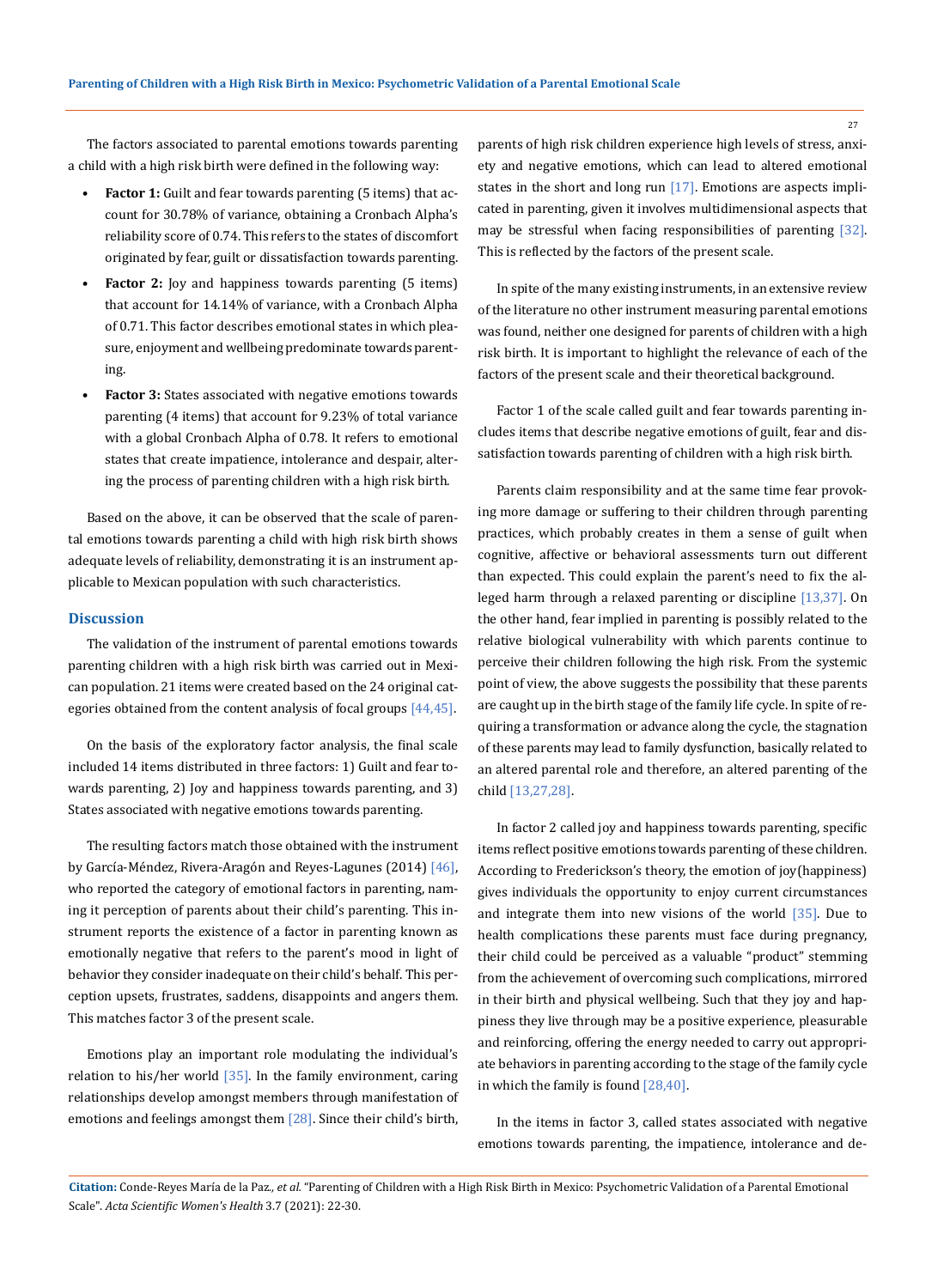spair parents experience while parenting may be observed. Unpleasant emotions such as impatience, intolerance and despair may be associated with demands and excessive requirements experienced in parenting, caused by tension generated in parents due to the biological risk of their children since birth.<sup>47</sup> The interactions between parents and children are determined as much by external and internal motivations of the parents as well as characteristics of the child. In other words, characteristics of adaptability, demands and mood of the high risk child are added to characteristics such as health, acceptance of the child or displeasure of his/her parents towards the responsibilities of parenting [32,48].

The preceding analysis emphasizes the importance of parents of these children having the support of health professionals belonging to pediatric follow-up programs, so that they can previously cope with this difficult experience and their parental functions, resulting in an emotional link with their high risk child that is free from emotional aftermath. Therefore, the use of this instrument is suggested in clinical practice to obtain a diagnosis that allows emotions experienced by parents to be treated on a primary and secondary level, having a positive impact on parenting of children with a high birth risk. In the same way, the future application of this instrument is recommended to know the implications of parental emotions on neurodevelopment of these children.

For further studies, it is suggested to explore validity of construct through the application in parallel of other scales that measure or contain in their factorial structure theoretical valuables or constructs related to other parental emotions. It is important to mention that given the non-probabilistic sample used, the results of this validation only apply to similar samples, this being the first version of the scale and a limit to this investigation.

## **Conclusion**

The present study points out the relevance of having a scale that explores parental emotions towards parenting a high risk child. The results indicate that the scale has adequate levels of validity of construct and reliability. Therefore, the objective of the investigation, validating a scale including elements implied in parental emotions in parenting high risk children is fulfilled.

# **Bibliography**

1. Hoehn J., *et al*[. "The Role of Parenrs in promoting Children's](https://link.springer.com/chapter/10.1007/978-3-319-32223-0_6)  [Adjusrmenro Chronic Illness". En DeMichelis C., and Ferrari, m.](https://link.springer.com/chapter/10.1007/978-3-319-32223-0_6)  [\(ed.\). Child and Adolescent Resiliencie Within Medical Conrex](https://link.springer.com/chapter/10.1007/978-3-319-32223-0_6)  [Switzarland: Springer Internacional Publishing \(2016\): 51-62.](https://link.springer.com/chapter/10.1007/978-3-319-32223-0_6)

- 2. [Confederación Nacional de Pediatría de México. "Manual](https://www.conapemecongresos.org/docs/Manual_Neurodesarrollo.pdf)  [neu¬rodesarrollo y estimulación temprana en pediatría"](https://www.conapemecongresos.org/docs/Manual_Neurodesarrollo.pdf)  [\(2014\).](https://www.conapemecongresos.org/docs/Manual_Neurodesarrollo.pdf)
- 3. Villamizar B., *et al*[. "Madres descubriendo el amor incondi](https://www.redalyc.org/articulo.oa?id=359533181010)[cional en el proceso adaptativo de Hospitalización de su bebé](https://www.redalyc.org/articulo.oa?id=359533181010)  prematuro". *Revista Cuidarte* [5.2 \(2014\): 782-791.](https://www.redalyc.org/articulo.oa?id=359533181010)
- 4. Romero S., *et al*[. "Morbilidad del recién nacido prematuro](http://www.scielo.org.mx/scielo.php?script=sci_arttext&pid=S0187-53372013000300004)  [tar¬dío durante su primer mes de vida comparado con el re](http://www.scielo.org.mx/scielo.php?script=sci_arttext&pid=S0187-53372013000300004)cién nacido de término". *[Perinatología y Reproducción Humana](http://www.scielo.org.mx/scielo.php?script=sci_arttext&pid=S0187-53372013000300004)* [27.3 \(2013\): 161-165.](http://www.scielo.org.mx/scielo.php?script=sci_arttext&pid=S0187-53372013000300004)
- 5. [Organización Mundial de la Salud \[OMS\] "Estadísticas Sanitar](http://apps.who.int/iris/bitstream/10665/82062/1/WHO_HIS_HSI_13.1_spa.pdf?ua=1)[ias Mundiales 2013". Una Mina de Información sobre Salud](http://apps.who.int/iris/bitstream/10665/82062/1/WHO_HIS_HSI_13.1_spa.pdf?ua=1)  [Pública Mundial \(2013\).](http://apps.who.int/iris/bitstream/10665/82062/1/WHO_HIS_HSI_13.1_spa.pdf?ua=1)
- 6. [Pretel EG. "Calidad de vida de tutores de niños del programa](http://tesis.usat.edu.pe/bitstream/20.500.12423/299/1/TL_Pretel_Delgado_ErichGary.pdf)  [de asma bronquial del hospital Naylamp durante el año 2012".](http://tesis.usat.edu.pe/bitstream/20.500.12423/299/1/TL_Pretel_Delgado_ErichGary.pdf)  [Tesis. Universidad Católica Santo Toribio de Mongrovejo, Perú,](http://tesis.usat.edu.pe/bitstream/20.500.12423/299/1/TL_Pretel_Delgado_ErichGary.pdf)  [Chiclayo \(2014\).](http://tesis.usat.edu.pe/bitstream/20.500.12423/299/1/TL_Pretel_Delgado_ErichGary.pdf)
- 7. [Gómez MC. "Guía para padres de bebés nacidos prematuros.](https://www.redalyc.org/pdf/180/18043528009.pdf)  La Internación". *[Revista Interdisciplinaria](https://www.redalyc.org/pdf/180/18043528009.pdf)* 32.2 (2015): 347- [366.](https://www.redalyc.org/pdf/180/18043528009.pdf)
- 8. Gómez EC., *et al*[. "Dificultades biosociales de la gran prema](https://www.ucm.es/data/cont/media/www/pag-15236/prematuridad.pdf)turidad". *[Sociedad Española de Neonatología](https://www.ucm.es/data/cont/media/www/pag-15236/prematuridad.pdf)* (2012).
- 9. Torres-González C., *et al*[. "Inteligencia general en niños naci](https://dialnet.unirioja.es/servlet/articulo?codigo=6042153)dos prematuramente". *[Cuadernos de Neuropsicología Pana](https://dialnet.unirioja.es/servlet/articulo?codigo=6042153)[merican Journal of Neuropsychology](https://dialnet.unirioja.es/servlet/articulo?codigo=6042153)* 10.2 (2016): 142-164.
- 10. Arrreguin-González J., *et al*[. "Alteraciones neuropsicológicas](https://www.medigraphic.com/pdfs/arcneu/ane-2017/ane172e.pdf)  [en escolares con bajo peso al nacer \(BPN\) y / o muy bajo peso](https://www.medigraphic.com/pdfs/arcneu/ane-2017/ane172e.pdf)  al nacer (MBPN) en México". *[Archivos de Neurociencias](https://www.medigraphic.com/pdfs/arcneu/ane-2017/ane172e.pdf)* 22.2 [\(2017\): 38-52.](https://www.medigraphic.com/pdfs/arcneu/ane-2017/ane172e.pdf)
- 11. Turpin H., *et al*[. "The interplay between prematurity, maternal](https://pubmed.ncbi.nlm.nih.gov/30679588/)  [stress and children's intelligence quotient at age 11: A longitu](https://pubmed.ncbi.nlm.nih.gov/30679588/)dinal study". *[Scientific Reports](https://pubmed.ncbi.nlm.nih.gov/30679588/)* 9.1 (2019).
- 12. Sternberg R. "Intelligence". *[Dialogues in Clinical Neuroscience](https://www.ncbi.nlm.nih.gov/pmc/articles/PMC3341646/)* [14.1 \(2012\): 19-27.](https://www.ncbi.nlm.nih.gov/pmc/articles/PMC3341646/)
- 13. Beláustegui CA., *et al*[. "La familia y los programas de segui](https://www.seneo.es/images/site/publicaciones/congresos/1999/doceoc.pdf)mien to". *[Neonatología centrada en la familia](https://www.seneo.es/images/site/publicaciones/congresos/1999/doceoc.pdf)* (2016).
- 14. [Zapata KM. "Relación entre memoria de trabajo, ansiedad y](https://repositorio.upch.edu.pe/bitstream/handle/20.500.12866/3892/Relacion_ZapataPina_Karina.pdf?sequence=1&isAllowed=y)  [rendimiento académico en estudiantes de un ISTP en el dis](https://repositorio.upch.edu.pe/bitstream/handle/20.500.12866/3892/Relacion_ZapataPina_Karina.pdf?sequence=1&isAllowed=y)[trito de San Martín de Porres". Tesis de Maestría". Universidad](https://repositorio.upch.edu.pe/bitstream/handle/20.500.12866/3892/Relacion_ZapataPina_Karina.pdf?sequence=1&isAllowed=y)  [Peruana Cayetano Heredia, Lima, Perú \(2018\).](https://repositorio.upch.edu.pe/bitstream/handle/20.500.12866/3892/Relacion_ZapataPina_Karina.pdf?sequence=1&isAllowed=y)

**Citation:** Conde-Reyes María de la Paz*., et al.* "Parenting of Children with a High Risk Birth in Mexico: Psychometric Validation of a Parental Emotional Scale". *Acta Scientific Women's Health* 3.7 (2021): 22-30.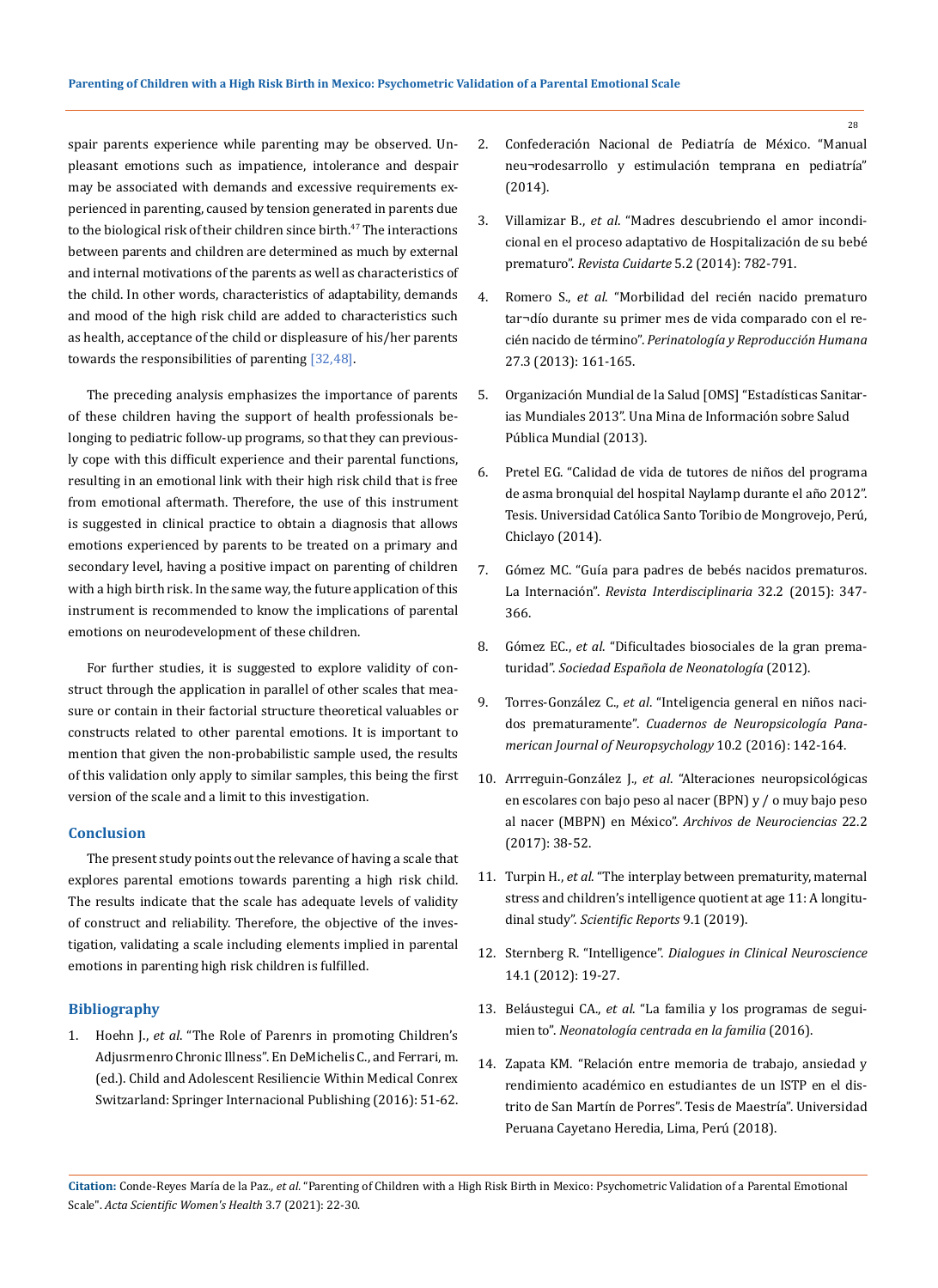- 15. Gu H., *et al*[. "Gradient relationship between low birth weight](https://www.ncbi.nlm.nih.gov/pmc/articles/PMC5740123/)  [and IQ: A meta-analysis".](https://www.ncbi.nlm.nih.gov/pmc/articles/PMC5740123/) *Scientific Reports* (2017).
- 16. Conde-Reyes MP., *et al*[. "Family Functioning and Intelligence](https://actascientific.com/ASWH/pdf/ASWH-SI-03-0008.pdf)  [Quotient of Children Born Prematurely at 6 Years of Age".](https://actascientific.com/ASWH/pdf/ASWH-SI-03-0008.pdf) *Acta [Scientific Women's Health](https://actascientific.com/ASWH/pdf/ASWH-SI-03-0008.pdf)* 3 (2021): 46-51.
- 17. Jiménez F., *et al*[. "Padres de recién nacidos ingresados en UCIN,](https://idus.us.es/xmlui/bitstream/handle/11441/54413/Voxpaed11.2pags27-33.pdf?sequence=1)  [impacto emocional y familiar".](https://idus.us.es/xmlui/bitstream/handle/11441/54413/Voxpaed11.2pags27-33.pdf?sequence=1) *Vox Pediátrica* 11.2 (2003): 27- [33.](https://idus.us.es/xmlui/bitstream/handle/11441/54413/Voxpaed11.2pags27-33.pdf?sequence=1)
- 18. Fernández M., *et al*[. "Efectos de un programa de alta precoz](http://dx.doi.org/10.5231/psy.writ.2015.2104)  [sobre las preocupaciones de los padres de niños prematuros".](http://dx.doi.org/10.5231/psy.writ.2015.2104)  *[Escritos de Psicología](http://dx.doi.org/10.5231/psy.writ.2015.2104)* 8.2 (2015): 43-51.
- 19. [Mora A and Rojas AL. "Estilo de funcionamiento familiar, pau](http://www.scielo.org.co/scielo.php?pid=S1692-715X2005000100008&script=sci_arttext&tlng=pt)[tas de crianza y su relación con el desarrollo evolutivo de ni](http://www.scielo.org.co/scielo.php?pid=S1692-715X2005000100008&script=sci_arttext&tlng=pt)ños de bajo peso al nacer". *[Revista Latinoamericana de Ciencias](http://www.scielo.org.co/scielo.php?pid=S1692-715X2005000100008&script=sci_arttext&tlng=pt)  [Sociales, niñez y juventud](http://www.scielo.org.co/scielo.php?pid=S1692-715X2005000100008&script=sci_arttext&tlng=pt)* 3.1 (2005): 1-25.
- 20. Torres JN., *et al*[. "Atención centrada en el paciente y la familia](https://revistas.javeriana.edu.co/index.php/gerepolsal/article/view/18231)  [en la unidad de cuidado intensivo pediátrica del hospital Pab](https://revistas.javeriana.edu.co/index.php/gerepolsal/article/view/18231)[lo Tobón Uribe, sistematización de la experiencia".](https://revistas.javeriana.edu.co/index.php/gerepolsal/article/view/18231) *Gerencia y Políticas de Salud* [15.31 \(2016\): 190-201.](https://revistas.javeriana.edu.co/index.php/gerepolsal/article/view/18231)
- 21. Torres MJ., *et al*[. "Programas de seguimiento para neonatos de](https://www.aeped.es/sites/default/files/documentos/29.pdf)  [alto riesgo". Servicio de Neonatología. Hospital Universitario](https://www.aeped.es/sites/default/files/documentos/29.pdf)  [12 de Octubre. Madrid Protocolos Diagnóstico Terapeúticos de](https://www.aeped.es/sites/default/files/documentos/29.pdf)  [la AEP: Neonatología 278-284.](https://www.aeped.es/sites/default/files/documentos/29.pdf)
- 22. [Merino SE. "Calidad de vida de los cuidadores familiares que](https://revistas.unal.edu.co/index.php/avenferm/article/view/37936/40169)  [cuidan niños en situación de enfermedad crónica".](https://revistas.unal.edu.co/index.php/avenferm/article/view/37936/40169) *Avances en Enfermería* [22.1 \(2004\): 39-46.](https://revistas.unal.edu.co/index.php/avenferm/article/view/37936/40169)
- 23. [Dulguérian MR. "Experiencia emocional de los padres de niños](https://doi.org/10.1016/S1245-1789(12)62751-6)  [nacidos prematuros y aspectos psicológicos".](https://doi.org/10.1016/S1245-1789(12)62751-6) *EMC-Pediatría* [47.3 \(2012\): 1-6.](https://doi.org/10.1016/S1245-1789(12)62751-6)
- 24. [Acosta LM. "Habilidades para la crianza. Una apuesta por ser](http://repository.lasallista.edu.co:8080/ojs/index.php/EN-Clave/article/view/1386/1451)  [significativo para la niñez".](http://repository.lasallista.edu.co:8080/ojs/index.php/EN-Clave/article/view/1386/1451) *EN-Clave Social* 5.2 (2016): 14-31.
- 25. Flores MM and Cortés ML. "Validación de una escala de percepción de prácticas de crianza paternas". En Flores, MM., Cortés, ML. and Morales, MT. (Eds), Estudios sobre la Crianza en México Centro Editorial Buena Nueva. Mérida, México (2017): 23-56.
- 26. Posada-Díaz A., *et al*[." Crianza humanizada: Una estrategia](https://www.redalyc.org/pdf/4236/423640313010.pdf)  [para prevenir el maltrato infantil".](https://www.redalyc.org/pdf/4236/423640313010.pdf) *Acta Pediátrica de México* [29 .5 \(2008\): 294-304.](https://www.redalyc.org/pdf/4236/423640313010.pdf)
- 27. Minuchin S. "Familias y terapia familiar"Gedisa. Buenos Aires (2001).
- 28. Montalvo J., *et al*[. "Análisis del ciclo vital de laestructura famil](http://pepsic.bvsalud.org/scielo.php?pid=S1405-339X2013000100007&script=sci_abstract&tlng=en)[iar y sus principales problemas en algunas familias mexica](http://pepsic.bvsalud.org/scielo.php?pid=S1405-339X2013000100007&script=sci_abstract&tlng=en)nas". *[Alternativas en Psicología](http://pepsic.bvsalud.org/scielo.php?pid=S1405-339X2013000100007&script=sci_abstract&tlng=en)* 17.28 (2013): 73-91.
- 29. [Cuervo Á. "Pautas de crianza y desarrollo socioafectivo en la](https://www.redalyc.org/pdf/679/67916261009.pdf)  [infancia". Diversitas: Perspectivas en Psicología 6.1 \(2010\):](https://www.redalyc.org/pdf/679/67916261009.pdf)  [111-121.](https://www.redalyc.org/pdf/679/67916261009.pdf)
- 30. Pons-Salvador G., *et al*[. "Cambio y estabilidad en los factores](https://www.redalyc.org/pdf/727/72717105.pdf)  [que afectan negativamente a la parentalidad".](https://www.redalyc.org/pdf/727/72717105.pdf) *Psicothema* 17.1 [\(2005\): 31-36.](https://www.redalyc.org/pdf/727/72717105.pdf)
- 31. Mistry R., *et al*[. "Parenting-related stressors and self-reported](https://ajph.aphapublications.org/doi/pdfplus/10.2105/AJPH.2006.088161)  [mental health of mothers with young children".](https://ajph.aphapublications.org/doi/pdfplus/10.2105/AJPH.2006.088161) *American Journal of Public Health* [97.7 \(2007\): 1261-1268.](https://ajph.aphapublications.org/doi/pdfplus/10.2105/AJPH.2006.088161)
- 32. [Torres MA. "Prácticas de crianza y educación en niños". Tesis](https://www.ciad.mx/archivos/desarrollo/publicaciones/Tesis%20asesoradas/Tesis%20Maestria/30.pdf)  [de Maestría. CIAD, A. C. Sonora, México \(2009\).](https://www.ciad.mx/archivos/desarrollo/publicaciones/Tesis%20asesoradas/Tesis%20Maestria/30.pdf)
- 33. [Baumrind D. "Current patterns of parental authority".](https://psycnet.apa.org/doiLanding?doi=10.1037%2Fh0030372) *Devel[opmental Psychology](https://psycnet.apa.org/doiLanding?doi=10.1037%2Fh0030372)* 4.1.2 (1971): 1-103.
- 34. [Fredrickson BL. "What good are positive emotions?"](https://www.ncbi.nlm.nih.gov/pmc/articles/PMC3156001/) *Review of [General Psychology](https://www.ncbi.nlm.nih.gov/pmc/articles/PMC3156001/)* 2.3 (1998): 300-319.
- 35. [Fredrickson BL. "The role of positive emotions in positive psy](http://dx.doi.org/10.1037/0003-066X.56.3.218)[chology: The broaden and build theory of positive emotions".](http://dx.doi.org/10.1037/0003-066X.56.3.218)  *[American Psychologist](http://dx.doi.org/10.1037/0003-066X.56.3.218)* 56.3 (2001): 218-226.
- 36. Piqueras JA., *et al*[." Emociones negativas y su impacto en la](https://www.redalyc.org/pdf/1342/134213131007.pdf)  [salud mental y física".](https://www.redalyc.org/pdf/1342/134213131007.pdf) *Suma Psicológica* 16.2 (2009): 85-112.
- 37. Alvarez E., *et al*[. "Medición de la culpa en la relación de pareja".](https://www.redalyc.org/pdf/4595/459545413002.pdf)  *[Prensa Médica Latinoamericana](https://www.redalyc.org/pdf/4595/459545413002.pdf)* 8.2 (2014): 115-128.
- 38. [Chóliz M. "Psicología de la Emoción". El proceso emocional Va](https://www.uv.es/=choliz/Proceso%20emocional.pdf)[lencia \(2005\).](https://www.uv.es/=choliz/Proceso%20emocional.pdf)
- 39. Palmero F., *et al*. "Psicología de la motivación y la emoción". McgrawHil. España (2002).
- 40. [Calleja N. "Inventario de escalas psicosociales en México](http://www.psicologia.unam.mx/documentos/pdf/repositorio/InventarioEscalasPsicosocialesNaziraCalleja.pdf)  [1984–2005". Universidad Nacional Autónoma de México.](http://www.psicologia.unam.mx/documentos/pdf/repositorio/InventarioEscalasPsicosocialesNaziraCalleja.pdf)  [México, D.F \(2011\).](http://www.psicologia.unam.mx/documentos/pdf/repositorio/InventarioEscalasPsicosocialesNaziraCalleja.pdf)
- 41. Oiberman A., *et al*[. "Entrevista Psicológica Perinatal \(EPP\): un](https://ri.conicet.gov.ar/handle/11336/115186)  [instrumento en salud mental perinatal". Universidad Adven](https://ri.conicet.gov.ar/handle/11336/115186)[tista del Plata. Centro Interdisciplinario de Investigaciones en](https://ri.conicet.gov.ar/handle/11336/115186)

**Citation:** Conde-Reyes María de la Paz*., et al.* "Parenting of Children with a High Risk Birth in Mexico: Psychometric Validation of a Parental Emotional Scale". *Acta Scientific Women's Health* 3.7 (2021): 22-30.